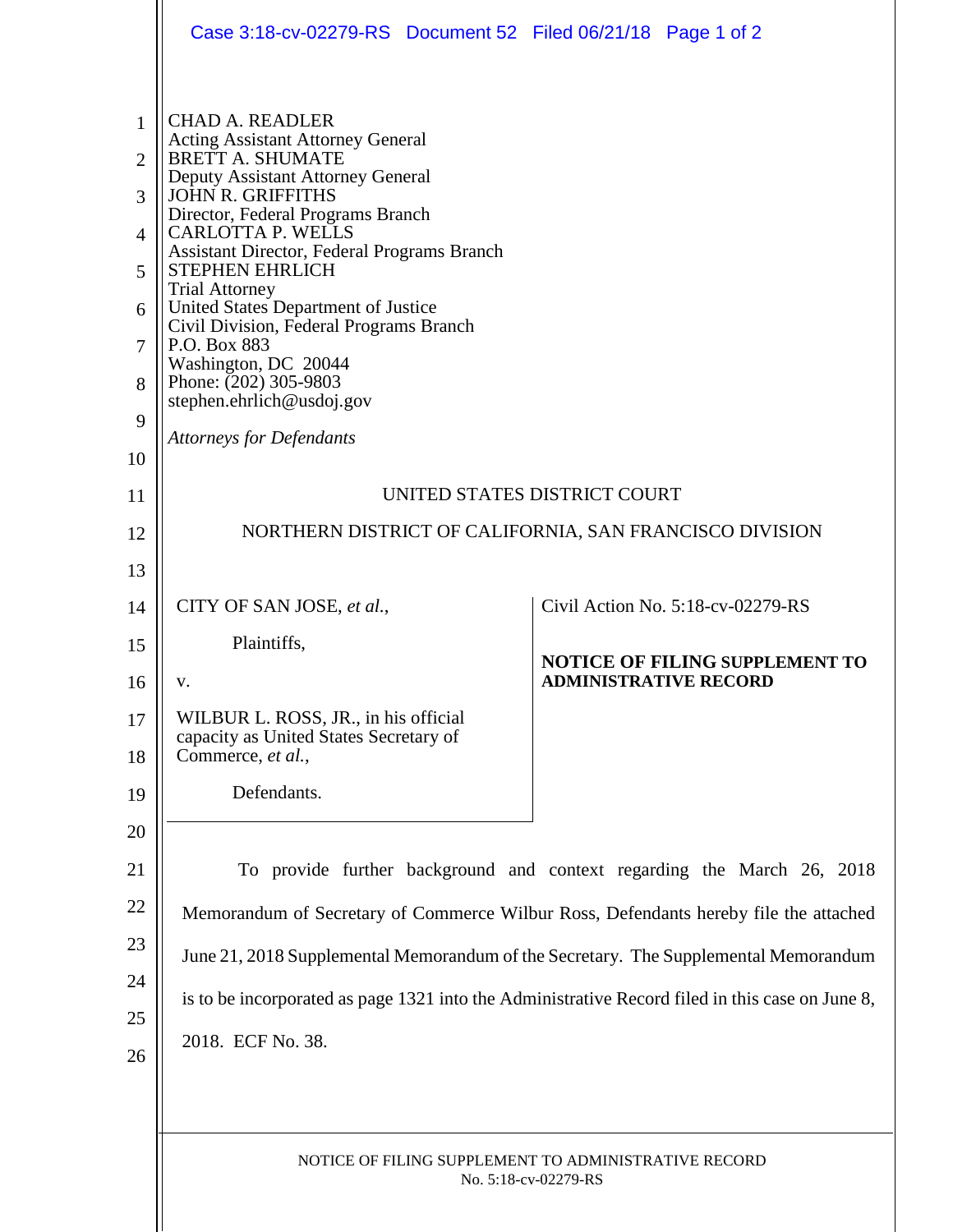|                     | Case 3:18-cv-02279-RS  Document 52  Filed 06/21/18  Page 2 of 2              |  |                                                                    |                                                                                |
|---------------------|------------------------------------------------------------------------------|--|--------------------------------------------------------------------|--------------------------------------------------------------------------------|
| 1                   | Dated: June 21, 2018                                                         |  |                                                                    |                                                                                |
| $\overline{2}$      |                                                                              |  | Respectfully submitted,                                            |                                                                                |
| 3                   |                                                                              |  | <b>CHAD A. READLER</b><br><b>Acting Assistant Attorney General</b> |                                                                                |
| $\overline{4}$<br>5 |                                                                              |  | <b>BRETT A. SHUMATE</b><br>Deputy Assistant Attorney General       |                                                                                |
| 6                   |                                                                              |  | <b>JOHN R. GRIFFITHS</b>                                           |                                                                                |
| 7                   |                                                                              |  | Director, Federal Programs Branch                                  |                                                                                |
| 8                   |                                                                              |  | <b>CARLOTTA WELLS</b>                                              | Assistant Director, Federal Programs Branch                                    |
| 9<br>10             |                                                                              |  | <u>/s/ Stephen Ehrlich<br/>KATE BAILEY</u>                         |                                                                                |
| 11                  |                                                                              |  | <b>STEPHEN EHRLICH</b><br><b>CAROL FEDERIGHI</b>                   |                                                                                |
| 12                  |                                                                              |  | <b>Trial Attorneys</b>                                             | United States Department of Justice<br>Civil Division, Federal Programs Branch |
| 13                  |                                                                              |  | P.O. Box 883<br>Washington, DC 20044                               |                                                                                |
| 14                  |                                                                              |  | Phone: (202) 305-9803<br>stephen.ehrlich@usdoj.gov                 |                                                                                |
| 15                  |                                                                              |  | <b>Attorneys for Defendants</b>                                    |                                                                                |
| 16                  |                                                                              |  |                                                                    |                                                                                |
| 17                  |                                                                              |  |                                                                    |                                                                                |
| 18                  |                                                                              |  |                                                                    |                                                                                |
| 19                  |                                                                              |  |                                                                    |                                                                                |
| 20                  |                                                                              |  |                                                                    |                                                                                |
| 21                  |                                                                              |  |                                                                    |                                                                                |
| 22                  |                                                                              |  |                                                                    |                                                                                |
| 23                  |                                                                              |  |                                                                    |                                                                                |
| 24<br>25            |                                                                              |  |                                                                    |                                                                                |
| 26                  |                                                                              |  |                                                                    |                                                                                |
|                     |                                                                              |  |                                                                    |                                                                                |
|                     |                                                                              |  | $\overline{2}$                                                     |                                                                                |
|                     | NOTICE OF FILING SUPPLEMENT TO ADMINISTRATIVE RECORD<br>No. 5:18-cv-02279-RS |  |                                                                    |                                                                                |